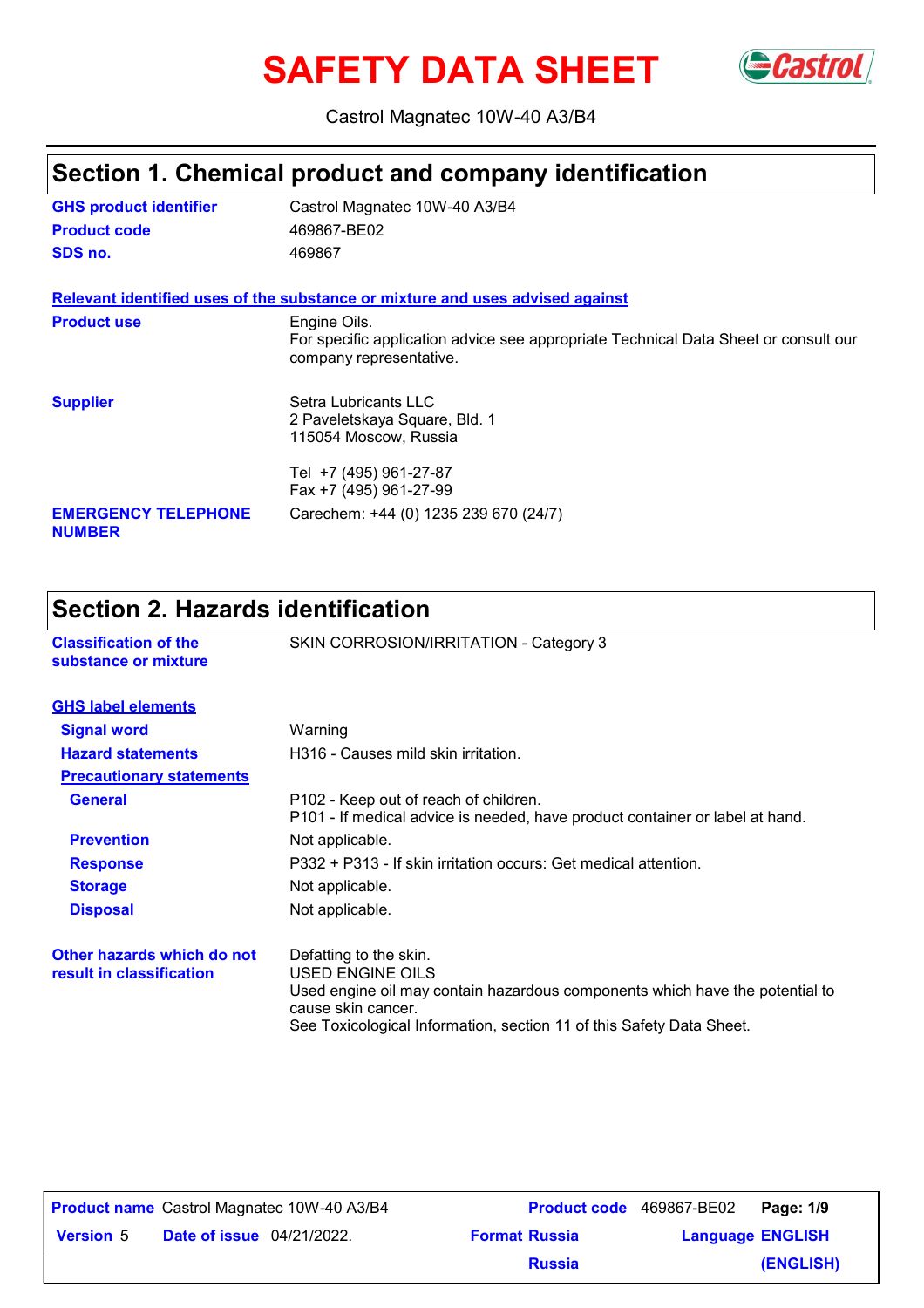# **Section 3. Composition/information on ingredients**

**Substance/mixture**

Mixture

Highly refined base oil (IP 346 DMSO extract < 3%). Proprietary performance additives.

| <b>Ingredient name</b>                                                                                                               | $\frac{9}{6}$ | <b>CAS number</b>        |
|--------------------------------------------------------------------------------------------------------------------------------------|---------------|--------------------------|
| <b>Distillates (petroleum), hydrotreated heavy paraffinic</b><br>Phosphorodithioic acid, mixed O,O-bis(1,3-dimethylbutyl and iso-Pr) | ∣≤5<br>∍≤3    | 64742-54-7<br>84605-29-8 |
| l esters. zinc salts                                                                                                                 |               |                          |
| phenol, (tetrapropenyl) derivatives                                                                                                  | < 0.1         | 74499-35-7               |

**There are no additional ingredients present which, within the current knowledge of the supplier and in the concentrations applicable, are classified as hazardous to health or the environment and hence require reporting in this section.**

**Occupational exposure limits, if available, are listed in Section 8.**

### **Section 4. First aid measures**

| <b>Description of necessary first aid measures</b> |                                                                                                                                                                                                                                                                                                                                      |
|----------------------------------------------------|--------------------------------------------------------------------------------------------------------------------------------------------------------------------------------------------------------------------------------------------------------------------------------------------------------------------------------------|
| <b>Inhalation</b>                                  | In case of inhalation of decomposition products in a fire, symptoms may be delayed.<br>If inhaled, remove to fresh air. The exposed person may need to be kept under<br>medical surveillance for 48 hours. Get medical attention if symptoms occur.                                                                                  |
| <b>Ingestion</b>                                   | Do not induce vomiting unless directed to do so by medical personnel. Never give<br>anything by mouth to an unconscious person. If unconscious, place in recovery<br>position and get medical attention immediately. Get medical attention if adverse<br>health effects persist or are severe.                                       |
| <b>Skin contact</b>                                | In case of contact, immediately flush skin with plenty of water for at least 15 minutes<br>while removing contaminated clothing and shoes. Wash skin thoroughly with soap<br>and water or use recognised skin cleanser. Wash clothing before reuse. Clean<br>shoes thoroughly before reuse. Get medical attention if symptoms occur. |
| <b>Eye contact</b>                                 | In case of contact, immediately flush eyes with plenty of water for at least 15<br>minutes. Eyelids should be held away from the eyeball to ensure thorough rinsing.<br>Check for and remove any contact lenses. Get medical attention.                                                                                              |
| Most important symptoms/effects, acute and delayed |                                                                                                                                                                                                                                                                                                                                      |
|                                                    | See Section 11 for more detailed information on health effects and symptoms.                                                                                                                                                                                                                                                         |
|                                                    | <u>Indication of immediate medical attention and special treatment needed, if necessary</u>                                                                                                                                                                                                                                          |
| <b>Specific treatments</b>                         | No specific treatment.                                                                                                                                                                                                                                                                                                               |
| <b>Notes to physician</b>                          | In case of inhalation of decomposition products in a fire, symptoms may be delayed.<br>The exposed person may need to be kept under medical surveillance for 48 hours.<br>Treatment should in general be symptomatic and directed to relieving any effects.                                                                          |
| <b>Protection of first-aiders</b>                  | No action shall be taken involving any personal risk or without suitable training. It<br>may be dangerous to the person providing aid to give mouth-to-mouth resuscitation.                                                                                                                                                          |
|                                                    |                                                                                                                                                                                                                                                                                                                                      |

### **Section 5. Firefighting measures**

| <b>Extinguishing media</b>                           |                                                                                                                                                                        |
|------------------------------------------------------|------------------------------------------------------------------------------------------------------------------------------------------------------------------------|
| <b>Suitable extinguishing</b><br>media               | In case of fire, use foam, dry chemical or carbon dioxide extinguisher or spray.                                                                                       |
| <b>Unsuitable extinguishing</b><br>media             | Do not use water jet.                                                                                                                                                  |
| <b>Specific hazards arising</b><br>from the chemical | In a fire or if heated, a pressure increase will occur and the container may burst.                                                                                    |
| <b>Hazardous thermal</b><br>decomposition products   | Combustion products may include the following:<br>carbon oxides (CO, CO <sub>2</sub> ) (carbon monoxide, carbon dioxide)<br>nitrogen oxides (NO, NO <sub>2</sub> etc.) |

|                  |                                  | <b>Product name</b> Castrol Magnatec 10W-40 A3/B4 | <b>Product code</b> 469867-BE02 |                         | Page: 2/9 |
|------------------|----------------------------------|---------------------------------------------------|---------------------------------|-------------------------|-----------|
| <b>Version 5</b> | <b>Date of issue</b> 04/21/2022. |                                                   | <b>Format Russia</b>            | <b>Language ENGLISH</b> |           |
|                  |                                  |                                                   | <b>Russia</b>                   |                         | (ENGLISH) |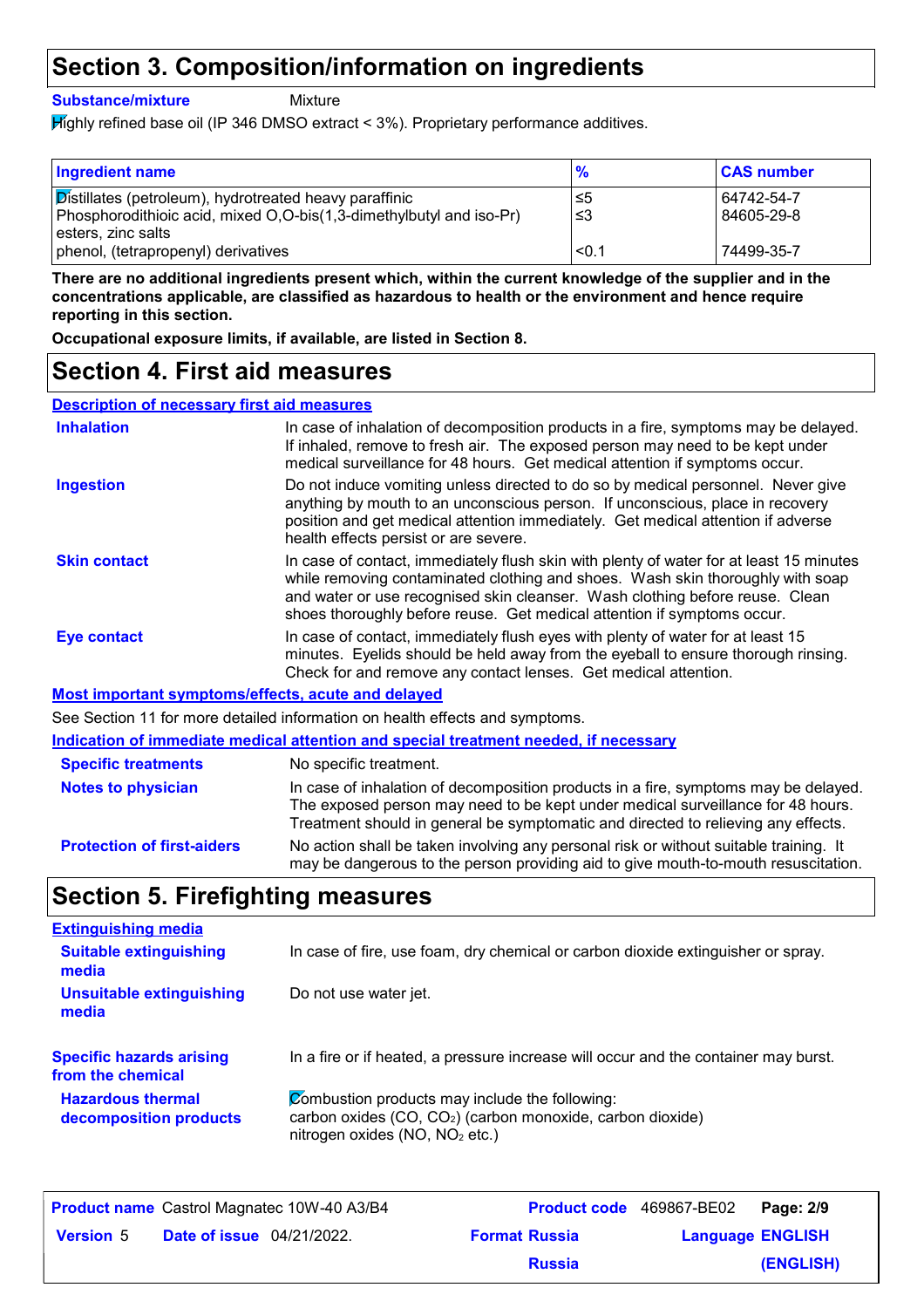# **Section 5. Firefighting measures**

| <b>Special protective actions</b><br>for fire-fighters | Promptly isolate the scene by removing all persons from the vicinity of the incident if<br>there is a fire. No action shall be taken involving any personal risk or without<br>suitable training. |
|--------------------------------------------------------|---------------------------------------------------------------------------------------------------------------------------------------------------------------------------------------------------|
| <b>Special protective</b>                              | Fire-fighters should wear positive pressure self-contained breathing apparatus                                                                                                                    |
| equipment for fire-fighters                            | (SCBA) and full turnout gear.                                                                                                                                                                     |

### **Section 6. Accidental release measures**

**Personal precautions, protective equipment and emergency procedures**

| For non-emergency<br>personnel                              | No action shall be taken involving any personal risk or without suitable training.<br>Evacuate surrounding areas. Keep unnecessary and unprotected personnel from<br>entering. Do not touch or walk through spilt material. Avoid breathing vapour or<br>mist. Provide adequate ventilation. Put on appropriate personal protective<br>equipment. Floors may be slippery; use care to avoid falling. Contact emergency<br>personnel. |  |  |
|-------------------------------------------------------------|--------------------------------------------------------------------------------------------------------------------------------------------------------------------------------------------------------------------------------------------------------------------------------------------------------------------------------------------------------------------------------------------------------------------------------------|--|--|
| For emergency responders                                    | Entry into a confined space or poorly ventilated area contaminated with vapour, mist<br>or fume is extremely hazardous without the correct respiratory protective equipment<br>and a safe system of work. Wear self-contained breathing apparatus. Wear a<br>suitable chemical protective suit. Chemical resistant boots. See also the<br>information in "For non-emergency personnel".                                              |  |  |
| <b>Environmental precautions</b>                            | Avoid dispersal of spilt material and runoff and contact with soil, waterways, drains<br>and sewers. Inform the relevant authorities if the product has caused environmental<br>pollution (sewers, waterways, soil or air).                                                                                                                                                                                                          |  |  |
| <b>Methods and material for containment and cleaning up</b> |                                                                                                                                                                                                                                                                                                                                                                                                                                      |  |  |
| <b>Small spill</b>                                          | Stop leak if without risk. Move containers from spill area. Absorb with an inert<br>material and place in an appropriate waste disposal container. Dispose of via a<br>licensed waste disposal contractor.                                                                                                                                                                                                                           |  |  |
| <b>Large spill</b>                                          | Stop leak if without risk. Move containers from spill area. Approach the release<br>from upwind. Prevent entry into sewers, water courses, basements or confined                                                                                                                                                                                                                                                                     |  |  |

areas. Contain and collect spillage with non-combustible, absorbent material e.g. sand, earth, vermiculite or diatomaceous earth and place in container for disposal according to local regulations. Contaminated absorbent material may pose the same hazard as the spilt product. Dispose of via a licensed waste disposal contractor.

# **Section 7. Handling and storage**

| <b>Precautions for safe handling</b>                                                                                                                                                                                                                                                                                                                                                                                                                                                                                                                                                                                                                                        |                         |
|-----------------------------------------------------------------------------------------------------------------------------------------------------------------------------------------------------------------------------------------------------------------------------------------------------------------------------------------------------------------------------------------------------------------------------------------------------------------------------------------------------------------------------------------------------------------------------------------------------------------------------------------------------------------------------|-------------------------|
| <b>Protective measures</b><br>Put on appropriate personal protective equipment (see Section 8). Do not ingest.<br>Avoid contact with eyes, skin and clothing. Avoid breathing vapour or mist. Keep in<br>the original container or an approved alternative made from a compatible material,<br>kept tightly closed when not in use. Empty containers retain product residue and<br>can be hazardous. Do not reuse container.                                                                                                                                                                                                                                                |                         |
| Eating, drinking and smoking should be prohibited in areas where this material is<br><b>Advice on general</b><br>handled, stored and processed. Wash thoroughly after handling. Remove<br>occupational hygiene<br>contaminated clothing and protective equipment before entering eating areas. See<br>also Section 8 for additional information on hygiene measures.                                                                                                                                                                                                                                                                                                        |                         |
|                                                                                                                                                                                                                                                                                                                                                                                                                                                                                                                                                                                                                                                                             |                         |
| Store in accordance with local regulations. Store in original container protected<br><b>Conditions for safe storage,</b><br>from direct sunlight in a dry, cool and well-ventilated area, away from incompatible<br>including any<br>materials (see Section 10) and food and drink. Keep container tightly closed and<br>incompatibilities<br>sealed until ready for use. Store and use only in equipment/containers designed for<br>use with this product. Containers that have been opened must be carefully resealed<br>and kept upright to prevent leakage. Do not store in unlabelled containers. Use<br>appropriate containment to avoid environmental contamination. |                         |
| <b>Not suitable</b><br>Prolonged exposure to elevated temperature                                                                                                                                                                                                                                                                                                                                                                                                                                                                                                                                                                                                           |                         |
| Product name Castrol Magnatec 10W-40 A3/B4<br>Product code 469867-BE02                                                                                                                                                                                                                                                                                                                                                                                                                                                                                                                                                                                                      | Page: 3/9               |
| <b>Format Russia</b><br><b>Version 5</b><br><b>Date of issue</b> 04/21/2022.                                                                                                                                                                                                                                                                                                                                                                                                                                                                                                                                                                                                | <b>Language ENGLISH</b> |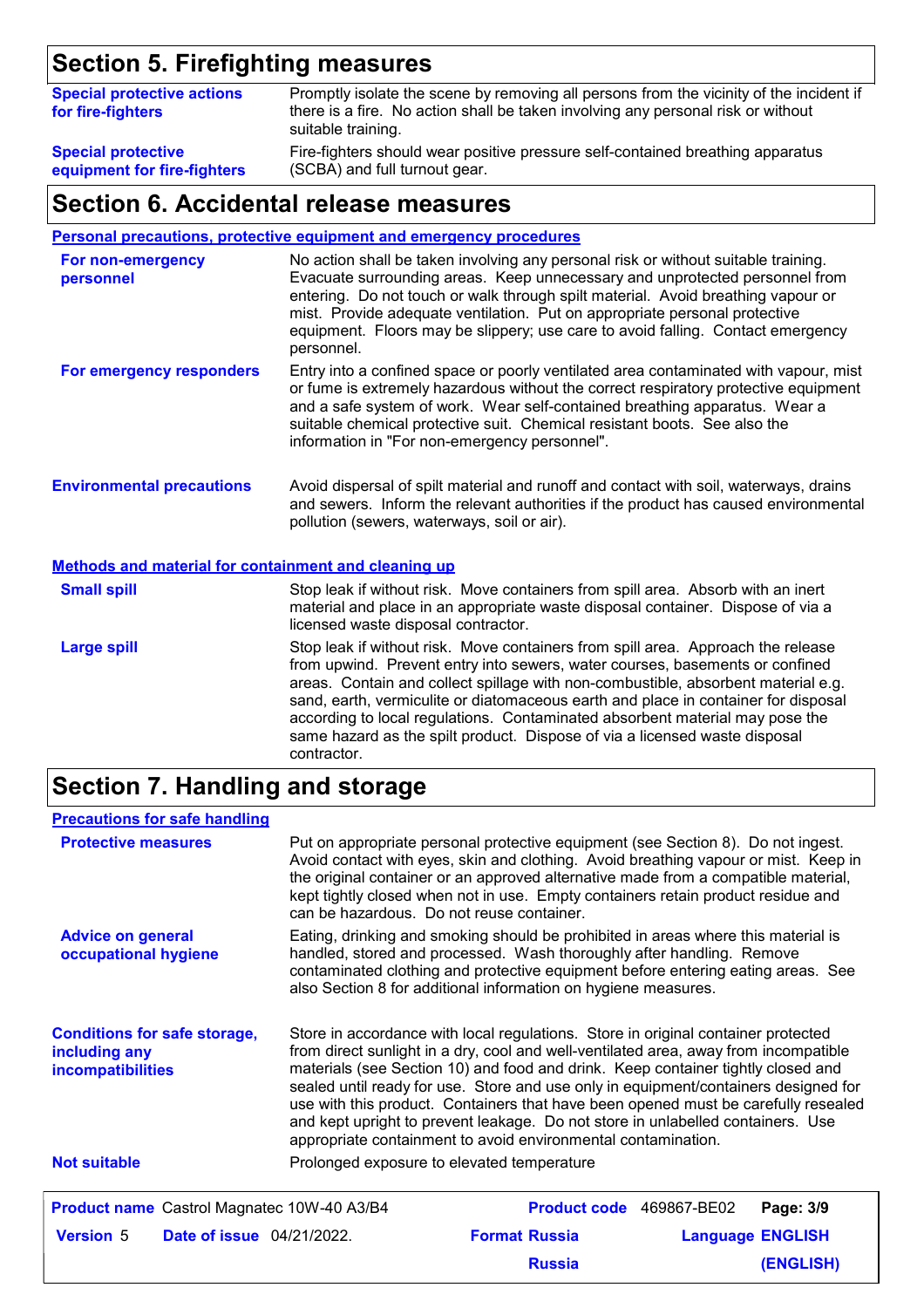# **Section 8. Exposure controls/personal protection**

### **Control parameters**

### **Occupational exposure limits**

None.

| <b>Appropriate engineering</b><br><b>controls</b> | Provide exhaust ventilation or other engineering controls to keep the relevant<br>airborne concentrations below their respective occupational exposure limits.<br>All activities involving chemicals should be assessed for their risks to health, to<br>ensure exposures are adequately controlled. Personal protective equipment should<br>only be considered after other forms of control measures (e.g. engineering controls)<br>have been suitably evaluated. Personal protective equipment should conform to<br>appropriate standards, be suitable for use, be kept in good condition and properly<br>maintained.<br>Your supplier of personal protective equipment should be consulted for advice on<br>selection and appropriate standards. For further information contact your national<br>organisation for standards.<br>The final choice of protective equipment will depend upon a risk assessment. It is<br>important to ensure that all items of personal protective equipment are compatible. |
|---------------------------------------------------|---------------------------------------------------------------------------------------------------------------------------------------------------------------------------------------------------------------------------------------------------------------------------------------------------------------------------------------------------------------------------------------------------------------------------------------------------------------------------------------------------------------------------------------------------------------------------------------------------------------------------------------------------------------------------------------------------------------------------------------------------------------------------------------------------------------------------------------------------------------------------------------------------------------------------------------------------------------------------------------------------------------|
| <b>Environmental exposure</b><br>controls         | Emissions from ventilation or work process equipment should be checked to ensure<br>they comply with the requirements of environmental protection legislation. In some<br>cases, fume scrubbers, filters or engineering modifications to the process<br>equipment will be necessary to reduce emissions to acceptable levels.                                                                                                                                                                                                                                                                                                                                                                                                                                                                                                                                                                                                                                                                                 |
| <b>Individual protection measures</b>             |                                                                                                                                                                                                                                                                                                                                                                                                                                                                                                                                                                                                                                                                                                                                                                                                                                                                                                                                                                                                               |
| <b>Hygiene measures</b>                           | Wash hands, forearms and face thoroughly after handling chemical products, before<br>eating, smoking and using the lavatory and at the end of the working period.<br>Appropriate techniques should be used to remove potentially contaminated clothing.<br>Wash contaminated clothing before reusing. Ensure that eyewash stations and<br>safety showers are close to the workstation location.                                                                                                                                                                                                                                                                                                                                                                                                                                                                                                                                                                                                               |
| <b>Eye/face protection</b>                        | Safety glasses with side shields.                                                                                                                                                                                                                                                                                                                                                                                                                                                                                                                                                                                                                                                                                                                                                                                                                                                                                                                                                                             |
| <b>Skin protection</b>                            |                                                                                                                                                                                                                                                                                                                                                                                                                                                                                                                                                                                                                                                                                                                                                                                                                                                                                                                                                                                                               |
| <b>Hand protection</b>                            | Wear protective gloves if prolonged or repeated contact is likely. Wear chemical<br>resistant gloves. Recommended: Nitrile gloves. The correct choice of protective<br>gloves depends upon the chemicals being handled, the conditions of work and use,<br>and the condition of the gloves (even the best chemically resistant glove will break<br>down after repeated chemical exposures). Most gloves provide only a short time of<br>protection before they must be discarded and replaced. Because specific work<br>environments and material handling practices vary, safety procedures should be<br>developed for each intended application. Gloves should therefore be chosen in<br>consultation with the supplier/manufacturer and with a full assessment of the<br>working conditions.                                                                                                                                                                                                               |
| <b>Body protection</b>                            | Use of protective clothing is good industrial practice.<br>Personal protective equipment for the body should be selected based on the task<br>being performed and the risks involved and should be approved by a specialist<br>before handling this product.<br>Cotton or polyester/cotton overalls will only provide protection against light<br>superficial contamination that will not soak through to the skin. Overalls should be<br>laundered on a regular basis. When the risk of skin exposure is high (e.g. when<br>cleaning up spillages or if there is a risk of splashing) then chemical resistant aprons<br>and/or impervious chemical suits and boots will be required.                                                                                                                                                                                                                                                                                                                         |

|                  |                                  | <b>Product name</b> Castrol Magnatec 10W-40 A3/B4 | <b>Product code</b> 469867-BE02 |                         | Page: 4/9 |
|------------------|----------------------------------|---------------------------------------------------|---------------------------------|-------------------------|-----------|
| <b>Version 5</b> | <b>Date of issue</b> 04/21/2022. |                                                   | <b>Format Russia</b>            | <b>Language ENGLISH</b> |           |
|                  |                                  |                                                   | <b>Russia</b>                   |                         | (ENGLISH) |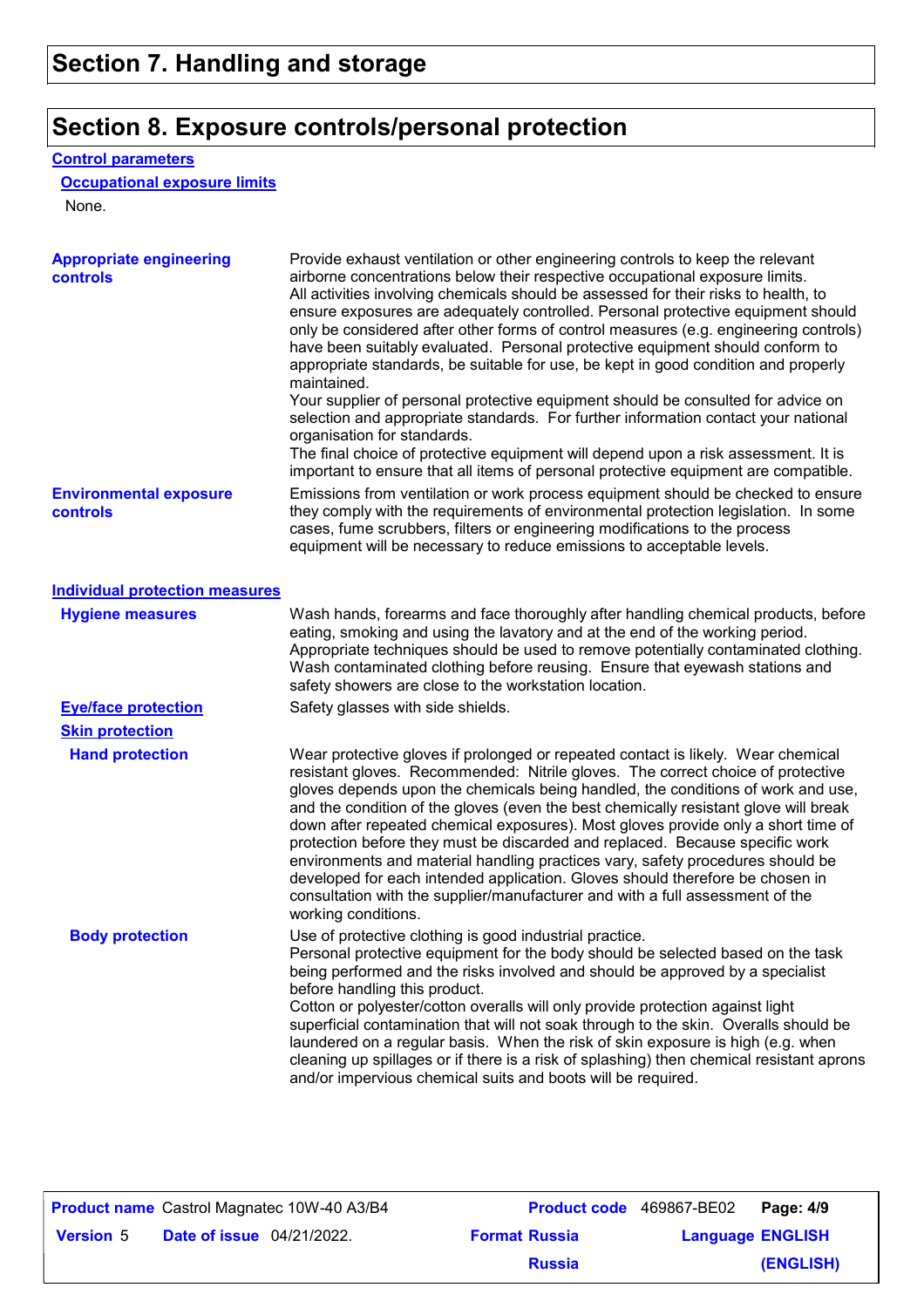### **Section 8. Exposure controls/personal protection**

**Respiratory protection**

In case of insufficient ventilation, wear suitable respiratory equipment. The correct choice of respiratory protection depends upon the chemicals being handled, the conditions of work and use, and the condition of the respiratory equipment. Safety procedures should be developed for each intended application. Respiratory protection equipment should therefore be chosen in consultation with the supplier/manufacturer and with a full assessment of the working conditions.

### **Section 9. Physical and chemical properties**

The conditions of measurement of all properties are at standard temperature and pressure unless otherwise indicated.

| <b>Appearance</b>                                                 |                                       |                                              |                         |
|-------------------------------------------------------------------|---------------------------------------|----------------------------------------------|-------------------------|
| <b>Physical state</b>                                             | Liquid.                               |                                              |                         |
| <b>Colour</b>                                                     | Amber. [Light]                        |                                              |                         |
| <b>Odour</b>                                                      | Not available.                        |                                              |                         |
| <b>Odour threshold</b>                                            | Not available.                        |                                              |                         |
| pH                                                                | Not applicable.                       |                                              |                         |
| <b>Melting point</b>                                              | Not available.                        |                                              |                         |
| <b>Boiling point, initial boiling</b><br>point, and boiling range | Not available.                        |                                              |                         |
| <b>Flash point</b>                                                | Open cup: 226°C (438.8°F) [Cleveland] | Closed cup: 202°C (395.6°F) [Pensky-Martens] |                         |
| <b>Evaporation rate</b>                                           | Not available.                        |                                              |                         |
| <b>Flammability</b>                                               |                                       | Not applicable. Based on - Physical state    |                         |
| Lower and upper explosion<br>limit/flammability limit             | Not available.                        |                                              |                         |
| <b>Vapour pressure</b>                                            |                                       | Vapour Pressure at 20°C                      | Vapour pressure at 50°C |

|                                                      | <b>Ingredient name</b>                                                                                                            | mm Hg  | kPa                  | <b>Method</b>            | mm<br><b>Hg</b> | kPa      | <b>Method</b>           |
|------------------------------------------------------|-----------------------------------------------------------------------------------------------------------------------------------|--------|----------------------|--------------------------|-----------------|----------|-------------------------|
|                                                      | Distillates (petroleum),<br>hydrotreated heavy<br>paraffinic                                                                      | < 0.08 | < 0.011              | <b>ASTM D 5191</b>       |                 |          |                         |
|                                                      | Distillates (petroleum),<br>solvent-dewaxed heavy<br>paraffinic                                                                   | < 0.08 | < 0.011              | <b>ASTM D 5191</b>       |                 |          |                         |
|                                                      | Distillates (petroleum),<br>hydrotreated heavy<br>paraffinic                                                                      | < 0.08 | < 0.011              | <b>ASTM D 5191</b>       |                 |          |                         |
|                                                      | Phosphorodithioic acid,<br>mixed O,O-bis<br>(1,3-dimethylbutyl and<br>iso-Pr) esters, zinc salts                                  | 0      | 0                    | EU A.4                   | 0               | $\Omega$ | EU A.4                  |
| <b>Relative vapour density</b>                       | Not available.                                                                                                                    |        |                      |                          |                 |          |                         |
| <b>Relative density</b>                              | Not available.                                                                                                                    |        |                      |                          |                 |          |                         |
| <b>Density</b>                                       | <1000 kg/m <sup>3</sup> (<1 g/cm <sup>3</sup> ) at 15°C                                                                           |        |                      |                          |                 |          |                         |
| <b>Solubility</b>                                    | insoluble in water.                                                                                                               |        |                      |                          |                 |          |                         |
| <b>Partition coefficient: n-</b><br>octanol/water    | Mot applicable.                                                                                                                   |        |                      |                          |                 |          |                         |
| <b>Auto-ignition temperature</b>                     | Not available.                                                                                                                    |        |                      |                          |                 |          |                         |
| <b>Decomposition temperature</b>                     | Not available.                                                                                                                    |        |                      |                          |                 |          |                         |
| <b>Viscosity</b>                                     | Kinematic: 101.1 mm <sup>2</sup> /s (101.1 cSt) at 40°C<br>Kinematic: 13.8 to 16.2 mm <sup>2</sup> /s (13.8 to 16.2 cSt) at 100°C |        |                      |                          |                 |          |                         |
| <b>Particle characteristics</b>                      |                                                                                                                                   |        |                      |                          |                 |          |                         |
| <b>Median particle size</b>                          | Mot applicable.                                                                                                                   |        |                      |                          |                 |          |                         |
| <b>Product name</b> Castrol Magnatec 10W-40 A3/B4    |                                                                                                                                   |        |                      | Product code 469867-BE02 |                 |          | Page: 5/9               |
| <b>Date of issue</b> 04/21/2022.<br><b>Version 5</b> |                                                                                                                                   |        | <b>Format Russia</b> |                          |                 |          | <b>Language ENGLISH</b> |

**Russia**

**(ENGLISH)**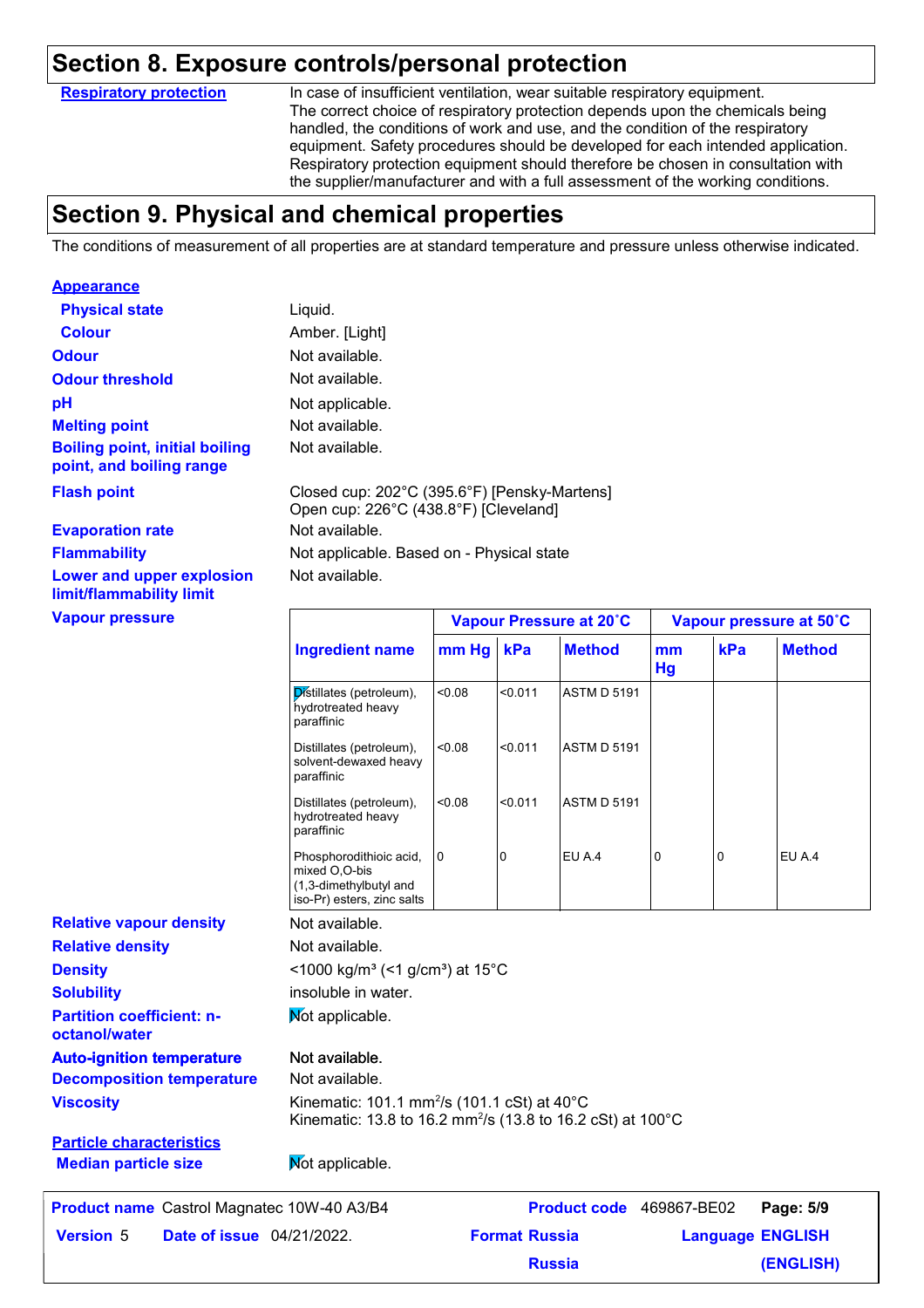# **Section 10. Stability and reactivity**

| <b>Reactivity</b>                            | No specific test data available for this product. Refer to Conditions to avoid and<br>Incompatible materials for additional information.                                   |
|----------------------------------------------|----------------------------------------------------------------------------------------------------------------------------------------------------------------------------|
| <b>Chemical stability</b>                    | The product is stable.                                                                                                                                                     |
| <b>Possibility of hazardous</b><br>reactions | Under normal conditions of storage and use, hazardous reactions will not occur.<br>Under normal conditions of storage and use, hazardous polymerisation will not<br>occur. |
| <b>Conditions to avoid</b>                   | Avoid all possible sources of ignition (spark or flame).                                                                                                                   |
| Incompatible materials                       | Reactive or incompatible with the following materials: oxidising materials.                                                                                                |
| <b>Hazardous decomposition</b><br>products   | Under normal conditions of storage and use, hazardous decomposition products<br>should not be produced.                                                                    |

### **Section 11. Toxicological information**

### **Information on toxicological effects**

| <b>Name</b>                                            |                                                                                                                                                   | <b>Result</b>                                                                 |
|--------------------------------------------------------|---------------------------------------------------------------------------------------------------------------------------------------------------|-------------------------------------------------------------------------------|
| Distillates (petroleum), hydrotreated heavy paraffinic |                                                                                                                                                   | <b>ASPIRATION HAZARD - Category 1</b>                                         |
| <b>Information on likely routes</b><br>of exposure     | Routes of entry anticipated: Dermal, Inhalation.                                                                                                  |                                                                               |
| <b>Potential acute health effects</b>                  |                                                                                                                                                   |                                                                               |
| <b>Eye contact</b>                                     | No known significant effects or critical hazards.                                                                                                 |                                                                               |
| <b>Inhalation</b>                                      | may be delayed following exposure.                                                                                                                | Exposure to decomposition products may cause a health hazard. Serious effects |
| <b>Skin contact</b>                                    | Causes mild skin irritation. Defatting to the skin.                                                                                               |                                                                               |
| <b>Ingestion</b>                                       | Irritating to mouth, throat and stomach.                                                                                                          |                                                                               |
| <b>Eye contact</b>                                     | Symptoms related to the physical, chemical and toxicological characteristics<br>Adverse symptoms may include the following:<br>pain or irritation |                                                                               |
|                                                        | watering<br>redness                                                                                                                               |                                                                               |
| <b>Inhalation</b>                                      | No specific data.                                                                                                                                 |                                                                               |
| <b>Skin contact</b>                                    | Adverse symptoms may include the following:<br>irritation<br>redness<br>dryness<br>cracking                                                       |                                                                               |

### **Potential chronic health effects Delayed and immediate effects as well as chronic effects from short and long-term exposure**

|                  |                                  | <b>Product name</b> Castrol Magnatec 10W-40 A3/B4 |                      | Product code 469867-BE02 | Page: 6/9 |
|------------------|----------------------------------|---------------------------------------------------|----------------------|--------------------------|-----------|
| <b>Version 5</b> | <b>Date of issue</b> 04/21/2022. |                                                   | <b>Format Russia</b> | <b>Language ENGLISH</b>  |           |
|                  |                                  |                                                   | <b>Russia</b>        |                          | (ENGLISH) |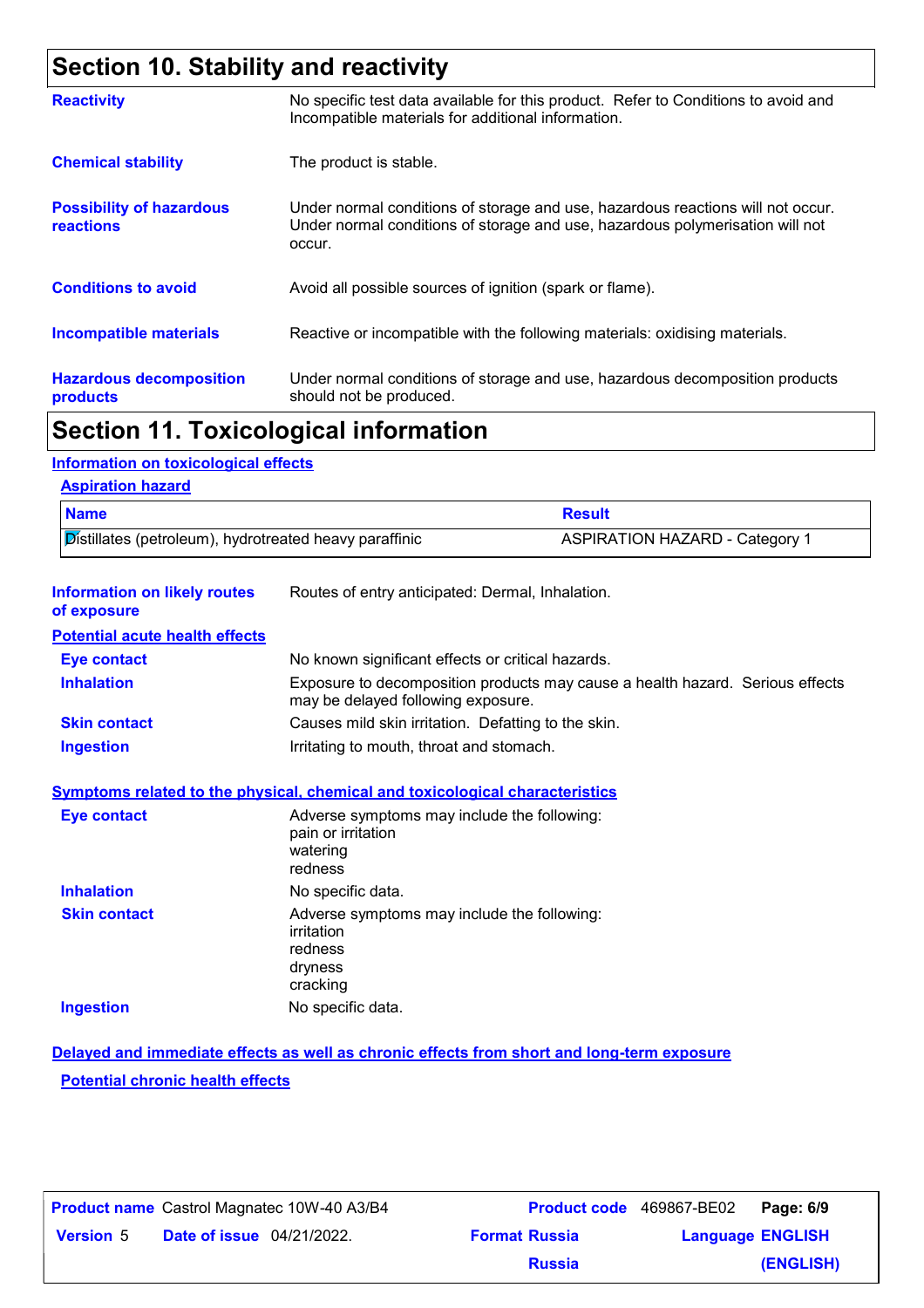# **Section 11. Toxicological information**

| <b>General</b>               | USED ENGINE OILS<br>Combustion products resulting from the operation of internal combustion engines<br>contaminate engine oils during use. Used engine oil may contain hazardous<br>components which have the potential to cause skin cancer. Frequent or prolonged<br>contact with all types and makes of used engine oil must therefore be avoided and a<br>high standard of personal hygiene maintained. |
|------------------------------|-------------------------------------------------------------------------------------------------------------------------------------------------------------------------------------------------------------------------------------------------------------------------------------------------------------------------------------------------------------------------------------------------------------|
| <b>Carcinogenicity</b>       | No known significant effects or critical hazards.                                                                                                                                                                                                                                                                                                                                                           |
| <b>Mutagenicity</b>          | No known significant effects or critical hazards.                                                                                                                                                                                                                                                                                                                                                           |
| <b>Teratogenicity</b>        | No known significant effects or critical hazards.                                                                                                                                                                                                                                                                                                                                                           |
| <b>Developmental effects</b> | No known significant effects or critical hazards.                                                                                                                                                                                                                                                                                                                                                           |
| <b>Fertility effects</b>     | No known significant effects or critical hazards.                                                                                                                                                                                                                                                                                                                                                           |

### **Section 12. Ecological information**

**Environmental effects** No known significant effects or critical hazards.

#### **Persistence and degradability**

Expected to be biodegradable.

#### **Bioaccumulative potential**

This product is not expected to bioaccumulate through food chains in the environment.

### **Mobility in soil**

| <b>Mobility</b>                     | Spillages may penetrate the soil causing ground water contamination.                                                      |
|-------------------------------------|---------------------------------------------------------------------------------------------------------------------------|
| <b>Other ecological information</b> | Spills may form a film on water surfaces causing physical damage to organisms.<br>Oxygen transfer could also be impaired. |

# **Section 13. Disposal considerations**

| <b>Disposal methods</b> | The generation of waste should be avoided or minimised wherever possible.<br>Significant quantities of waste product residues should not be disposed of via the<br>foul sewer but processed in a suitable effluent treatment plant. Dispose of surplus<br>and non-recyclable products via a licensed waste disposal contractor. Disposal of<br>this product, solutions and any by-products should at all times comply with the<br>requirements of environmental protection and waste disposal legislation and any<br>regional local authority requirements. Waste packaging should be recycled.<br>Incineration or landfill should only be considered when recycling is not feasible. This<br>material and its container must be disposed of in a safe way. Care should be taken<br>when handling emptied containers that have not been cleaned or rinsed out. Empty<br>containers or liners may retain some product residues. Avoid dispersal of spilt |
|-------------------------|---------------------------------------------------------------------------------------------------------------------------------------------------------------------------------------------------------------------------------------------------------------------------------------------------------------------------------------------------------------------------------------------------------------------------------------------------------------------------------------------------------------------------------------------------------------------------------------------------------------------------------------------------------------------------------------------------------------------------------------------------------------------------------------------------------------------------------------------------------------------------------------------------------------------------------------------------------|
|                         | material and runoff and contact with soil, waterways, drains and sewers.                                                                                                                                                                                                                                                                                                                                                                                                                                                                                                                                                                                                                                                                                                                                                                                                                                                                                |

### **Section 14. Transport information**

| <b>Product name</b> Castrol Magnatec 10W-40 A3/B4 |                                  |  | Product code 469867-BE02 | Page: 7/9               |           |
|---------------------------------------------------|----------------------------------|--|--------------------------|-------------------------|-----------|
| <b>Version 5</b>                                  | <b>Date of issue</b> 04/21/2022. |  | <b>Format Russia</b>     | <b>Language ENGLISH</b> |           |
|                                                   |                                  |  | <b>Russia</b>            |                         | (ENGLISH) |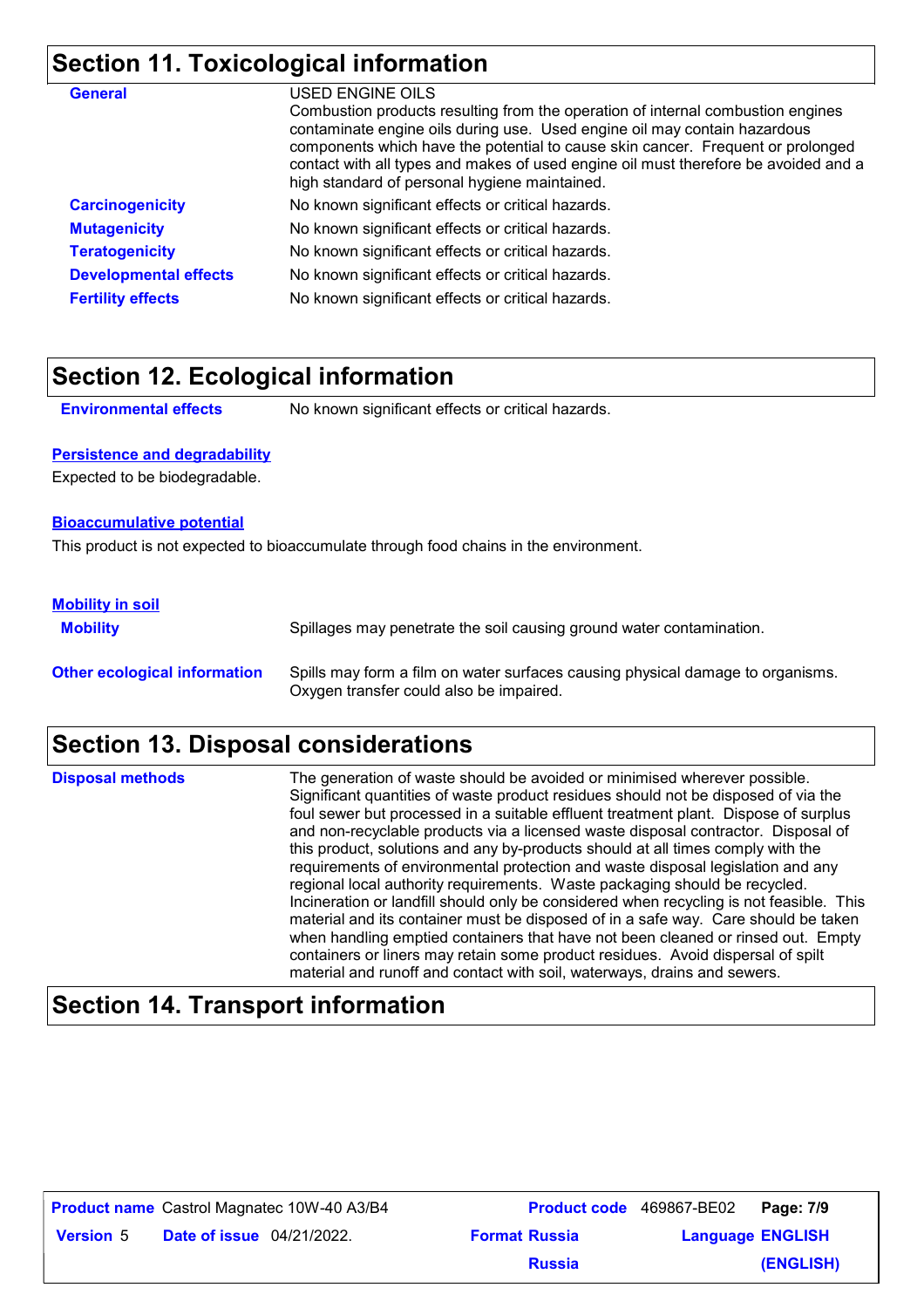| <b>Section 14. Transport information</b> |                          |                          |  |
|------------------------------------------|--------------------------|--------------------------|--|
|                                          | <b>IMDG</b>              | <b>IATA</b>              |  |
| <b>UN number</b>                         | Not regulated.           | Not regulated.           |  |
| <b>UN proper</b><br>shipping name        | ۰                        |                          |  |
| <b>Transport hazard</b><br>class(es)     | $\blacksquare$           |                          |  |
| <b>Packing group</b>                     | $\overline{\phantom{a}}$ | $\overline{\phantom{a}}$ |  |
| <b>Environmental</b><br>hazards          | No.                      | No.                      |  |
| <b>Additional</b><br>information         |                          |                          |  |

**Special precautions for user** Not available.

# **Section 15. Regulatory information**

### **Regulation according to other foreign laws**

| <b>REACH Status</b>                                             | The company, as identified in Section 1, sells this product in the EU in compliance<br>with the current requirements of REACH. |
|-----------------------------------------------------------------|--------------------------------------------------------------------------------------------------------------------------------|
| <b>United States inventory</b><br>(TSCA 8b)                     | At least one component is not listed.                                                                                          |
| <b>Australia inventory (AIIC)</b>                               | At least one component is not listed.                                                                                          |
| <b>Canada inventory</b>                                         | At least one component is not listed.                                                                                          |
| <b>China inventory (IECSC)</b>                                  | At least one component is not listed.                                                                                          |
| <b>Japan inventory (CSCL)</b>                                   | At least one component is not listed.                                                                                          |
| <b>Korea inventory (KECI)</b>                                   | All components are listed or exempted.                                                                                         |
| <b>Philippines inventory</b><br>(PICCS)                         | At least one component is not listed.                                                                                          |
| <b>Taiwan Chemical</b><br><b>Substances Inventory</b><br>(TCSI) | All components are listed or exempted.                                                                                         |

# **Section 16. Other information**

| <u>History</u>                    |                            |
|-----------------------------------|----------------------------|
| <b>Date of printing</b>           | 4/21/2022                  |
| Date of issue/Date of<br>revision | 4/21/2022                  |
| Date of previous issue            | 4/21/2021                  |
| <b>Version</b>                    | 5                          |
| <b>Prepared by</b>                | <b>Product Stewardship</b> |

| <b>Product name</b> Castrol Magnatec 10W-40 A3/B4 |                                  | <b>Product code</b> 469867-BE02 |                         | Page: 8/9 |
|---------------------------------------------------|----------------------------------|---------------------------------|-------------------------|-----------|
| <b>Version 5</b>                                  | <b>Date of issue</b> 04/21/2022. | <b>Format Russia</b>            | <b>Language ENGLISH</b> |           |
|                                                   |                                  | <b>Russia</b>                   |                         | (ENGLISH) |